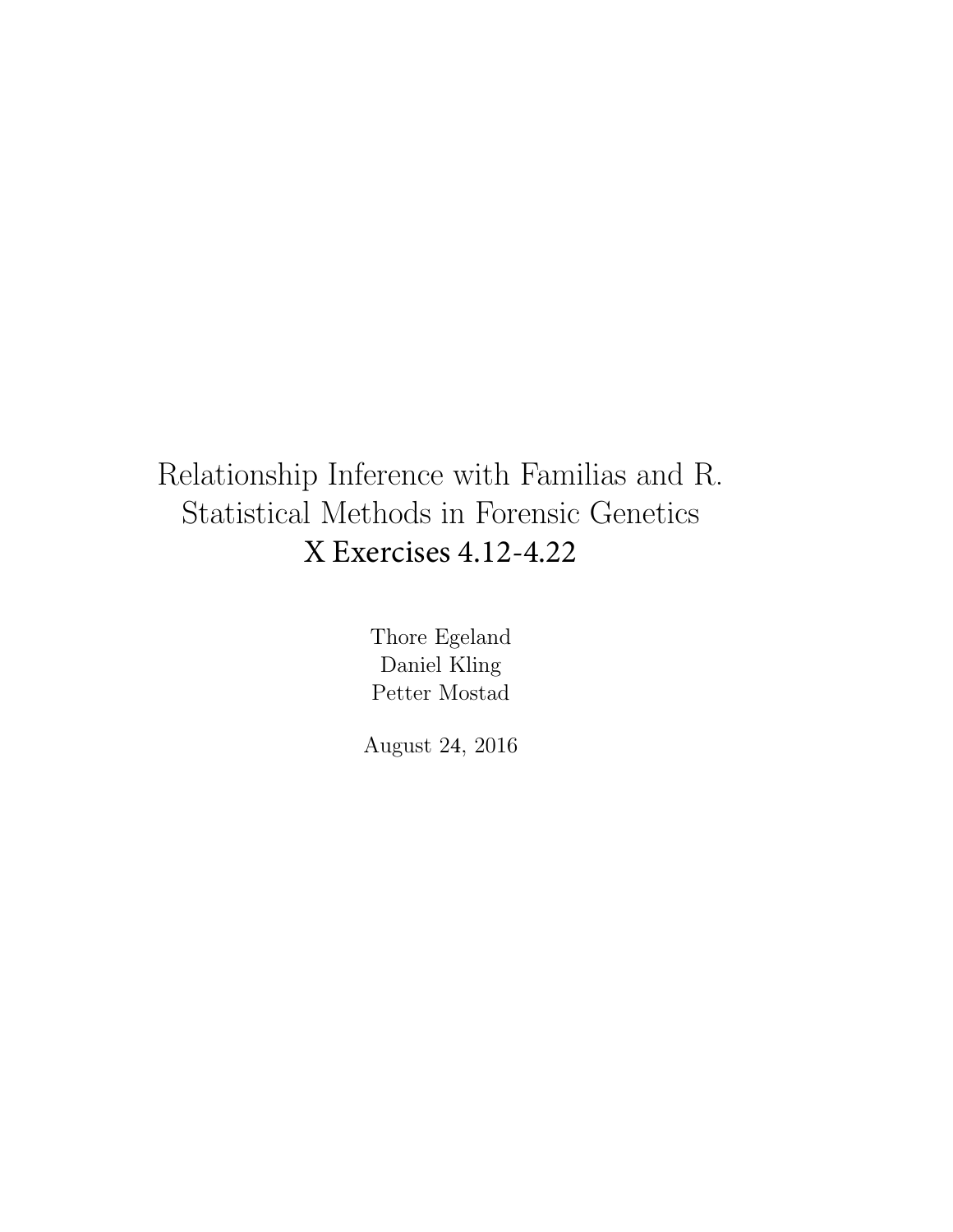## 4.5.2 X-chromosomal markers and FamLinkX

FamLinkX implements an algorithm for linked markers on the X-chromosome. In addition to linkage the software accounts for linkage disequilibrium (allelic association) and mutations. The software is intended to be user-friendly but may provide obstacles for the inexperienced user. FamLinkX provides the likelihood ratios using three different methods, M1: Exact model, considering linkage, linkage disequilibrium and mutations; M2: Cluster approach, see manual for Merlin, linkage and linkage disequilibrium is considered but not recombinations within clusters and not mutations; M3: Only linkage is considered between markers. In the following exercises we are interested in M1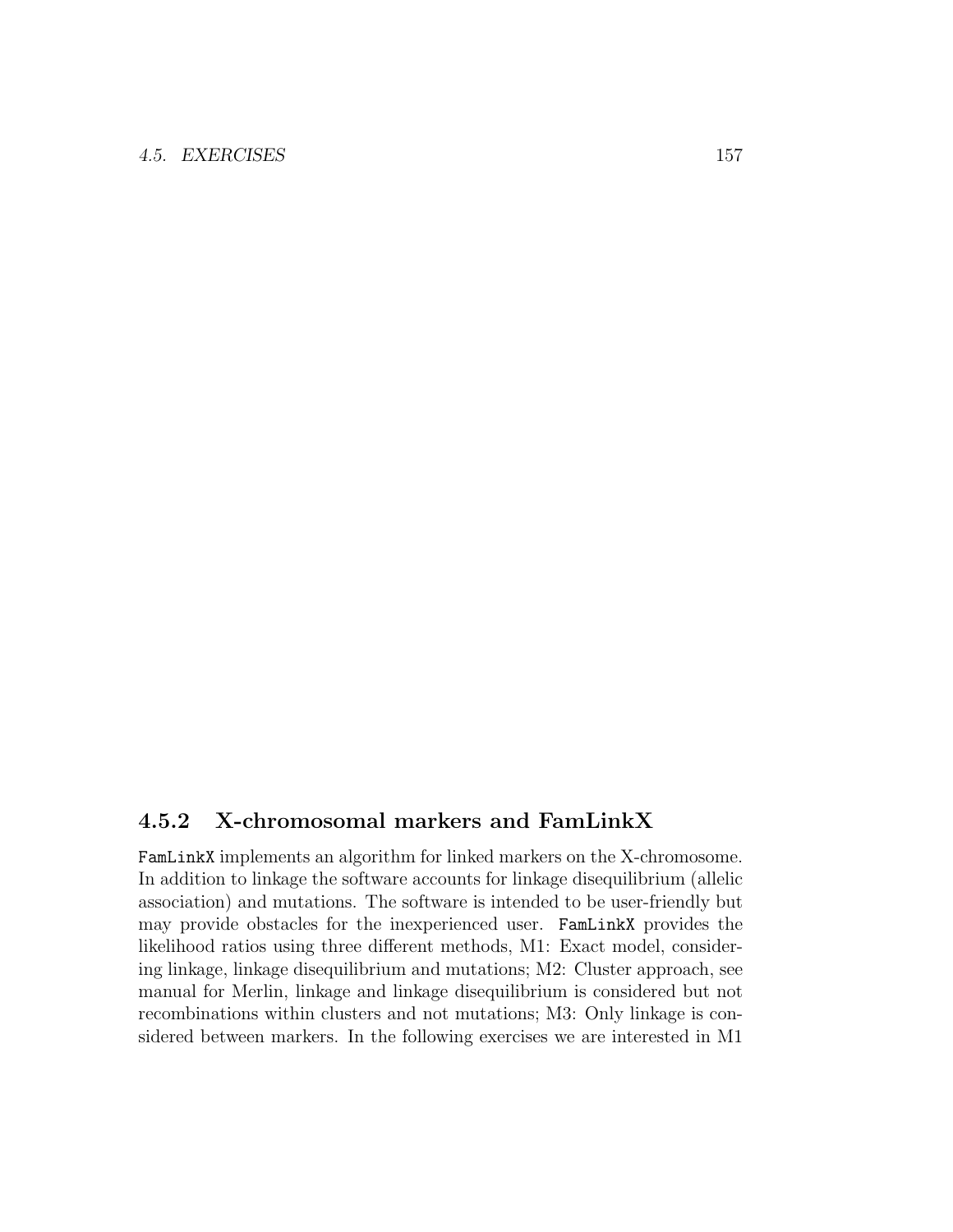<span id="page-2-1"></span>

|    | ゖソ | 13 |
|----|----|----|
| 16 | 59 |    |
|    |    | 39 |

Table 4.15: Haplotype observations for Exercise [4.12](#page-2-0) .

as this is the preferred model, specially for STR markers, but comparisons to the other models will be made. For all calculations, unless stated otherwise, we consider X-chromosomal marker data and corresponding inheritance patterns.

<span id="page-2-0"></span>Exercise 4.12 (A paternity case revisited. Video).

We will first revisit the paternity case (Duo) (for illustration see Figure [2.6\)](#page--1-0) with hypotheses

 $H_1$ : The alleged father (AF) is the true father of the female child.

 $H_2$ : The alleged father and the child are unrelated.

- a) Open FamLinkX and specify the frequency database. Hint:
	- File->Frequency database. Create a new cluster and specify two diallelic systems, L1 and L2, with alleles 12, 13 and 16, 17 respectively. Let  $p_{12} = 0.6, p_{13} = 0.4$  for L1 and  $p_{16} = 0.6, p_{17} = 0.4$  for L2. Select the Simple mutation model with the mutation rate set to 0 for both systems. Set the genetic position to 10 cM for L1 and 10.1 cM for L2. Furthermore, specify haplotype observations according to Table [4.15.](#page-2-1) Why is it important that we explicitly specify the gender of all persons in calculations for X-chromosomal marker data?
- b) What is the estimated recombination rate between the two loci? Use Haldane's mapping function.
- c) Why do we specify the number of observations for each haplotype?
- d) Use the equation below to calculate a measure of the association between the alleles

$$
r^2 = \frac{(p_{12}p_{16} - p_{12,16})^2}{p_{12}p_{13}p_{16}p_{17}}.\tag{4.12}
$$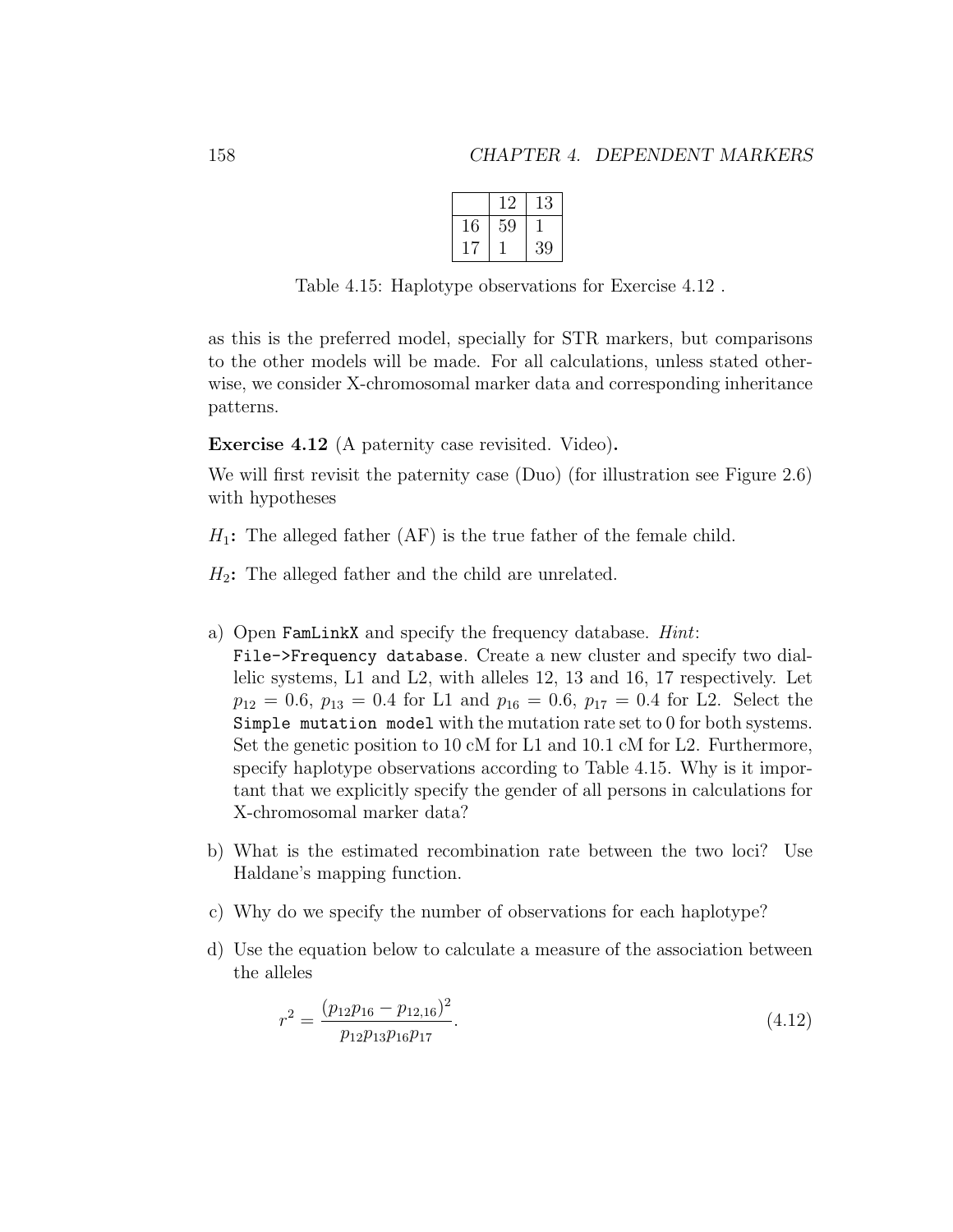- e) Specify  $\lambda$  to 0.0001 in Options. We will discuss the importance of  $\lambda$  in Exercise [4.14](#page-4-0) and will not dwell further on it now. In brief, setting a low  $\lambda$  gives large weight to the observed haplotypes in Table [4.15.](#page-2-1) Select the appropriate pedigrees using the Wizard. The alternative hypothesis depicts two unrelated girls, but the first hypothesis will override the genders. *Hint*: File->New wizard and specify the data for the father as 12 for L1 and 17 for L2 and the child as  $12/12$  for L1 and  $17/17$  for L2. Calculate the LR which should coincide (approximately) with the theoretical value of 100. Choose to save the file when asked. There may be a small deviation from the theoretical value, which we will return to in later exercises.
- f) Change the genotypes for the child to 12/13 for L1 and 16/17 for L2. Calculate the LR.
- g) Change the number of observations for each haplotype. What happens? Explain why!
- h) \* Discuss the high degree of LD and if this is a likely situation to occur in reality.

Exercise 4.13 (A case of sibship revisited).

In the second exercise we revisit the example in Exercise [4.2](#page--1-1) concerning disputed sibship. Two females, F1 and F2, are interested to find out whether they are siblings in some way. We specify hypotheses

 $H_1$ : F1 and F2 are full siblings

 $H_2$ : F1 and F2 are maternal half siblings

 $H_3$ : F1 and F2 are paternal half siblings

 $H_4$ : F1 and F2 are unrelated

- a) Explain why we may distinguish  $H_2$  from  $H_3$  with X-chromosomal markers but not with autosomal markers.
- b) Use the same frequency data, and haplotype observations, as in Exercise [4.12,](#page-2-0) alternatively open the file Exercise4 13.sav.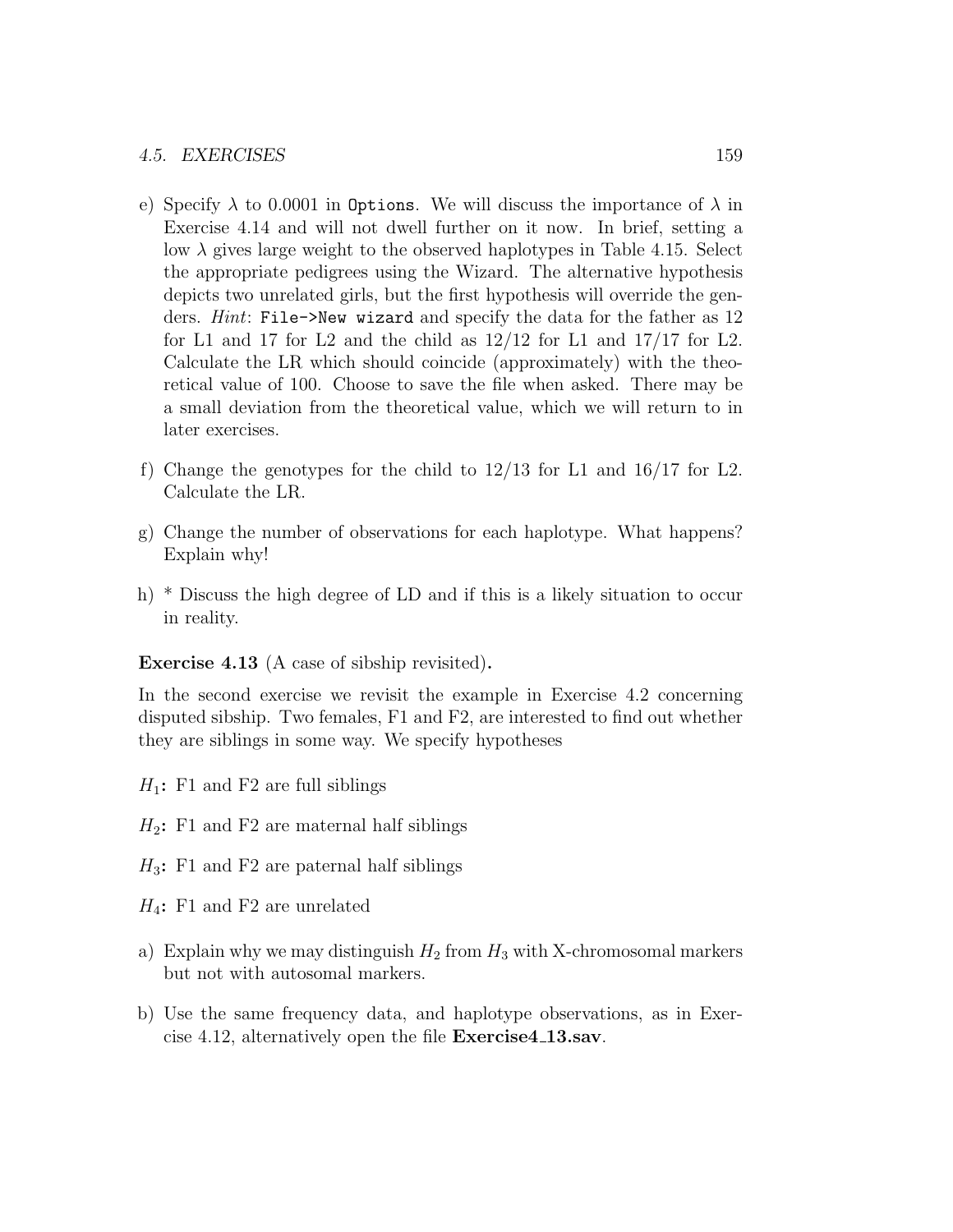- c) Specify  $\lambda = 0.0001$  and select the relevant hypotheses. Note: if you also stored the case-related DNA data in the previous exercise, you may be asked if you wish to erase all DNA data, answer yes.
- d) Enter data for both F1 and F2 as 12/12 for L1 and 17/17 for L2. Calculate the LR Scale against  $H_4$ . Comment on the importance of accounting for LD and linkage in the current case.

<span id="page-4-0"></span>**Exercise 4.14** (On the importance of  $\lambda$ ).

This exercise is intended to provide some insight into how the haplotype frequencies are estimated and the importance of the parameter  $\lambda$ . Our model for haplotype frequency estimation is described by

$$
F_i = \frac{c_i + p_i \lambda}{C + \lambda} \tag{4.13}
$$

where  $F_i$  is the haplotype frequency for haplotype i,  $c_i$  is the number of observations for the haplotype,  $p_i$  is the expected haplotype frequency (assuming linkage equilibrium) calculated using the unconditional allele frequencies, C is the total number of observations for all haplotypes and  $\lambda$  is a parameter giving weight to the expected haplotype frequencies. This model allows for unobserved haplotypes to be accounted for, in contrast to models which estimate the haplotype frequency solely based on the counts. The difficulty lies in the choice of a good  $\lambda$ . Our recommendation is to compute the LR for a number of different values and select the least extreme value, i.e., the value closest to 1.

To start, we specify a case with an aunt of a female child

 $H_1$ : The female is the aunt of the child.

 $H_2$ : The two females are unrelated.

- a) Again use the same frequency data as in Exercise [4.12.](#page-2-0) Select the relevant hypotheses. *Hint*: Select the  $Aunt/Uncle$  as the main hypothesis.
- b) Enter data for the child as 12/12 for L1 and 16/17 for L2 and for the aunt as 12/13 for L1 and 17/17 for L2.
- c) Calculate the LR for d  $\lambda = 0.0001, 0.01, 1, 100$  and 10000.
- d) What happens for large and small values of  $\lambda$ ? Hint: use the equation for haplotype frequency estimation above.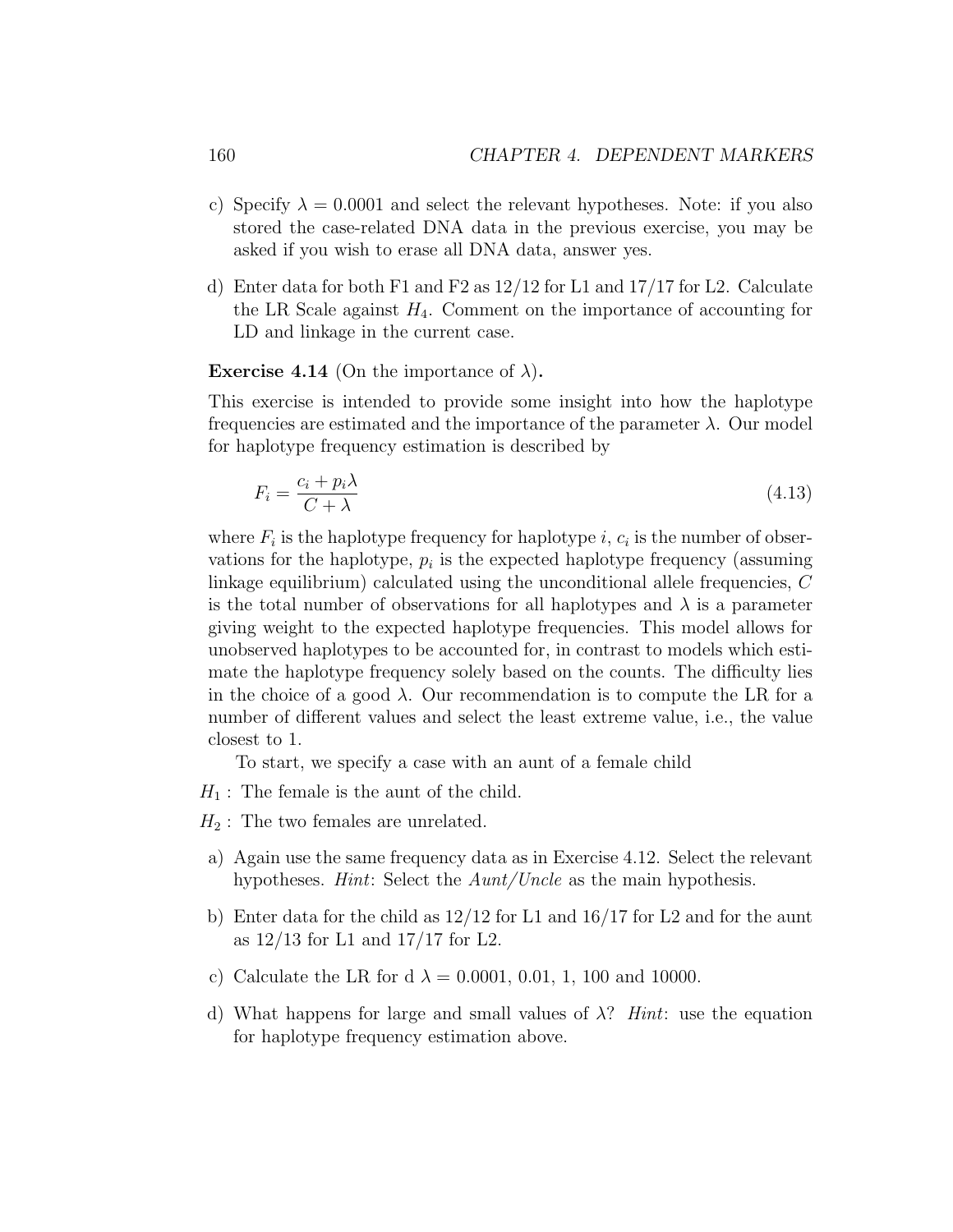e) Change the data for the child to 13/13 for L1. Repeat c) and discuss the results.

Exercise 4.15 (Extended example. Combining Familias, FamLinkX).

This exercise provides a challenge where the user needs to combine the results from Familias and FamLinkX to obtain a final result. The data is extracted from a real case (anonymized) where three females provided DNA samples. The hypotheses are

- $H_1$ : The three females are all full siblings.
- $H_2$ : Any other pedigree constellations.

Obviously  $H_2$  cannot be used in the current setting, in a simple way, and we need to refine possibly alternative hypotheses. a), b) and c) involve the use of Familias, however you may also skip to d) for FamLinkX.

- a)  $*$  Open the file **Exercise4.15.fam** in Familias 3. We may assume that all females are children with no children of their own. Specify that the three females are children. Also define two parents, a mother and a father and specify that they are both born 1970.
- b) \* Use Familias (Generate pedigrees) to find the pedigrees with a posterior probability above 0.001. Which are the most probable relationships according to the results? Interpret the results.
- c) \* Discuss the constraints specified in a) and their impact on the results in b)
- d) Open the database Exercise4 15.sav in FamLinkX, which contains frequency and haplotype data for the Argus X12 kit from QIAGEN based on a Swedish population sample. Explore the haplotype frequency database.
- e) Based on the results in b), we specify the hypotheses
	- $H_1$ : The three females are all full siblings
	- $H_2$ : Two females are full siblings and the third (named F3) is a paternal half sibling
	- $H_3$ : Two females are full siblings and the third (named F3) is a maternal half sibling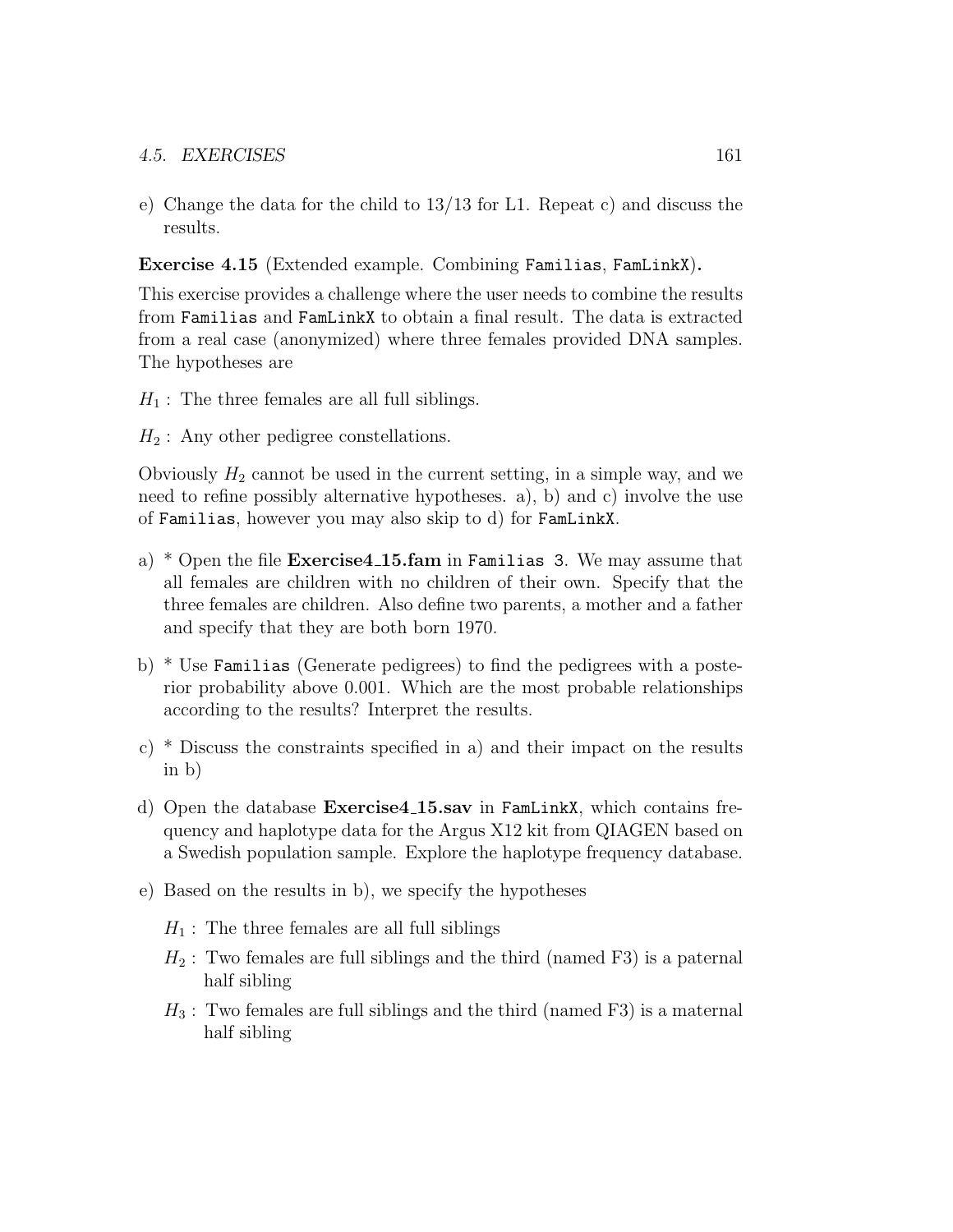- f) Import the DNA data, available in Exerecise4 15.txt. Make sure to import the data in the file to the correct corresponding persons, the person denoted F3 should be imported to 3.
- g) Calculate the LR and interpret the results. Be patient, the computation may require some time  $>20$  min. *Hint*: To speed the computations up, go into File->Advanced, select and edit the hypothesis we have selected to investigate. For each pedigree set the Threshold value to 0.001 and the Steps value to 0.
- h) Discuss if the LR in g) may be combined with the results in b)? What is your final conclusion on the case?

**Exercise 4.16** (Further discussion of  $\lambda$ ).

We will provide an example of how the value of  $\lambda$  may crucial to the conclusion in a case. We use anonymized data from a real case with two typed females (F1 and F2) and consider hypotheses

 $H_1$ : F1 and F2 are paternal half siblings, with different mothers.

 $H_2$ : The two females are unrelated.

- a) Open the file Exercise4 16.sav, containing the frequency database.
- b) Select appropriate pedigrees and import genotype data from the file Exercise4 16.txt.
- c) Compute the LR for a number of different values on  $\lambda$ , e.g., 0.001, 1, 100 and 1000.
- d) Discuss the results in c). What conclusion can be drawn?
- e) \* Explore the genotype data and see if you can find an answer to the results. Use your knowledge about haplotype phases under the different hypotheses. *Hint*: Use the frequency estimation tool in the Edit cluster dialog.
- f) Discuss what value on  $\lambda$  should be chosen. What is most conservative?

Exercise 4.17 (ESWG 2013 paper challenge).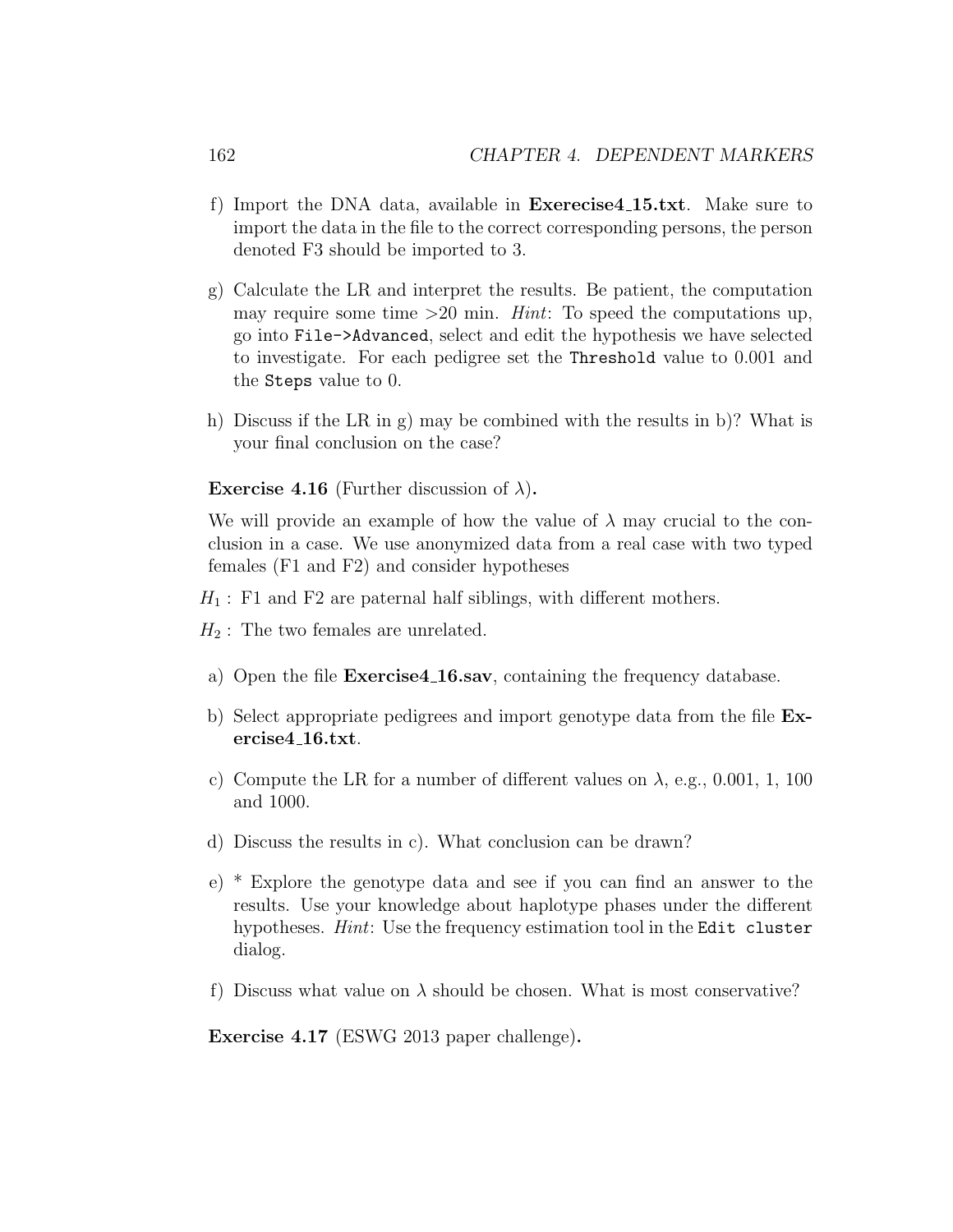This exercise covers the calculation of the LR for the X-chromosomal data included in the ESWG paper challenge 2013 [\[50\]](#page--1-2). The question involved a paternity duo with the following hypotheses,

- $H_1$ : AF is the biological father of a female child.
- $H_2$ : AF and the child are unrelated.
- a) Open the file Exercise4 17.sav containing the frequency database. Explore the specification of the haplotypes. Make sure  $\lambda$  is set to 1.
- b) Select appropriate pedigrees and import genotype data from the file **Ex**ercise4 17.txt.
- c) Calculate the LR.
- d) Change the value of  $\lambda$  to 212 and see how this affects the results.
- e) Compare the results calculated with the equilibrium (LE) model with the Exact .
- f)  $*$ <sup>\*</sup> Try deriving the algebraic formula for the two markers in the first cluster. For simplicity assume mutations can be disregarded.

## Exercise 4.18 (\* Creating pedigrees).

FamLinkX includes some predefined pedigrees where the calculations are performed using methods M2 and M3. In addition, you may wish to create new pedigrees. The implementation currently does not allow the exact method to be used on user-defined pedigrees, therefore only calculation with the other methods will be done. Two females F1 and F2 are related as maternal cousins. In addition, we are asked to find out whether they also share the same father,

 $H_1$ : F1 and F2 are maternal cousins as well as paternal half siblings.

 $H_2$ : F1 and F2 are maternal cousins with different fathers.

- a) Open the file Exercise4 18.sav containing the frequency database. We will consider different  $\lambda$ , start by setting the parameter to 1.
- b) Continue by creating the pedigree for  $H_1$ . You need do define several extra persons to specify the necessary relations.  $Hint: Tools - S\text{elect pedigree} > \text{Create}/\text{Edit pedigree}.$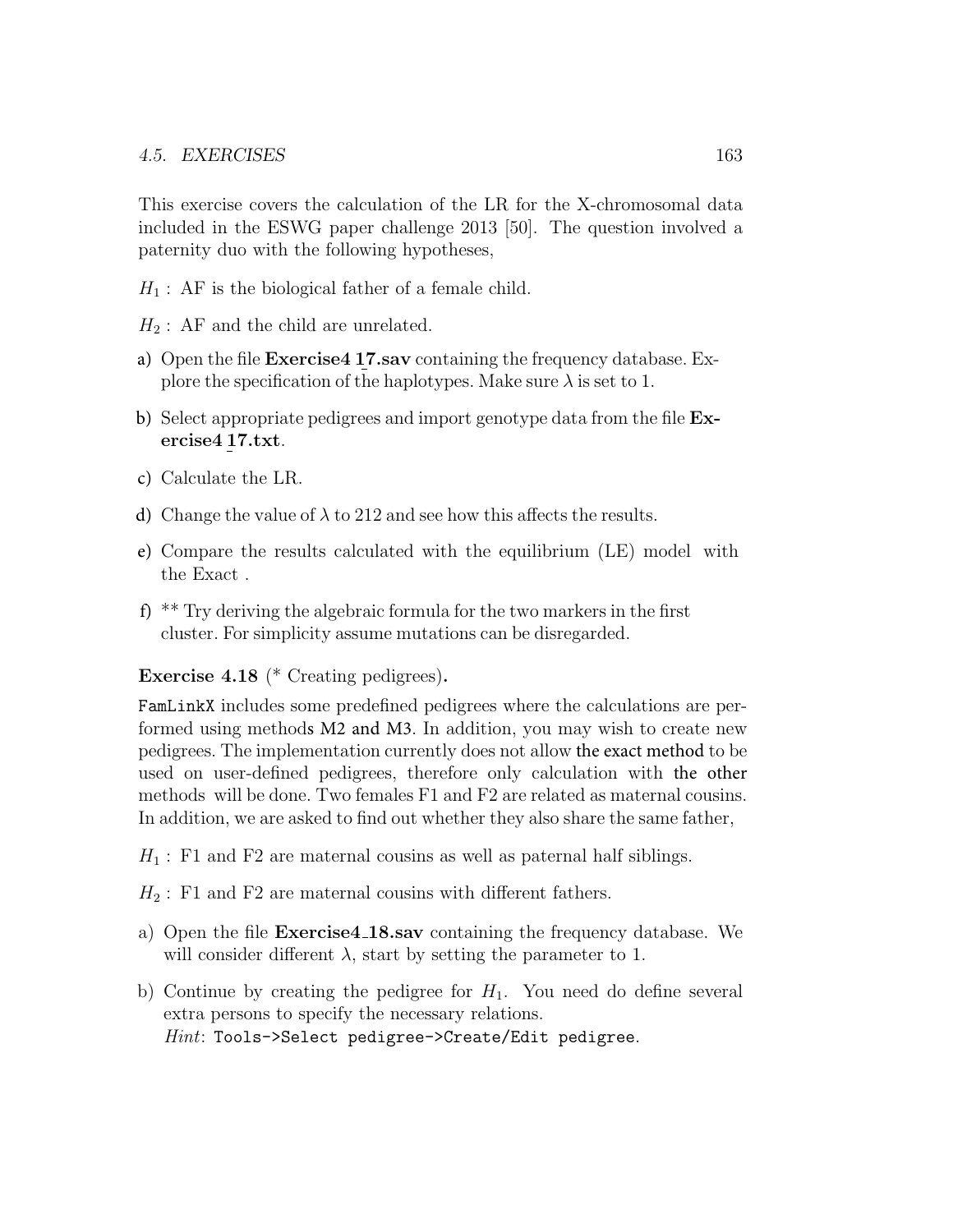- 1. Rename the pedigree to H1
- 2. Add extra persons *Hint*: Persons button within the edit pedigree dialog. Add persons named F1, F2, grandmother, grandfather, mother1, mother2 and father. Make sure the genders are correct for all individuals.
- 3. Specify the relations in H1.
- 4. Close the edit pedigree dialog. The created pedigree will appear last in the list of pedigrees. Select the created pedigree and Next.
- 5. Create the alternative hypothesis,  $H_2$ , using the same procedure as for H1. Note: you need not define any new persons, use the same as create for H1.
- c) Import genotype observations from the file Exercise4 18.txt. Make sure to import the person named *cousin1* to F1 and *cousin2* to F2.
- d) Calculate the LR.
- e) Repeat the calculations for different values of  $\lambda$ . What is your conclusion regarding the relationship between the two women.

<span id="page-8-0"></span>Exercise 4.19 (\* Theoretical considerations).

For verification purposes, and to validate calculations/implementations, it may be interesting to derive theoretical formulas. Generally this is infeasible, but for some cases, using simplifications, algebraic formulas can be derived. We will start by consider one diallelic SNP marker, S1, with alleles 1 and 2. Frequencies are  $p_1 = 0.4$  and  $p_2 = 0.6$  and mutation rates are zero. Furthermore, we specify,

 $H_1$ : A women (AM), is the alleged mother of the girl.

 $H_2$ : The alleged mother and the girl are unrelated.

a) The AM has genotype  $1/1$  while the child has genotype  $1/2$ . Compute the LR by hand and verify in FamLinkX.

The AM is discarded as the true mother for reasons other than the DNA. Instead an alleged father is presented. The hypotheses become,

 $H_1$ : A man (AF), is the alleged father of a female child.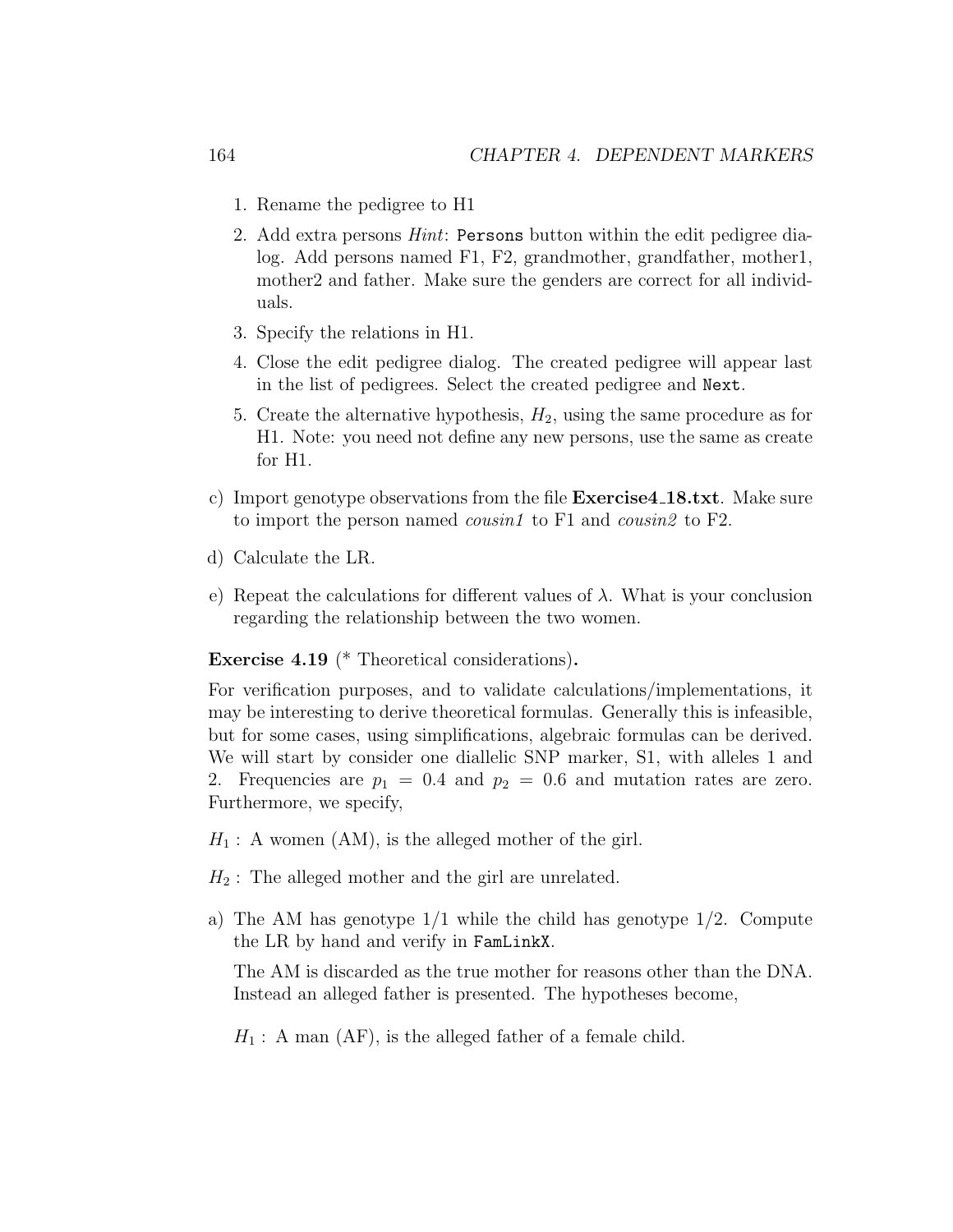<span id="page-9-0"></span>

| 3 |    | 59 |
|---|----|----|
| 4 | 39 |    |

Table 4.16: Haplotype observations for Exercise [4.19.](#page-8-0)

 $H_2$ : The alleged father and the child are unrelated.

- b) The AF has genotype 1 while the child still has genotype 1/2. Compute the LR by hand and verify in FamLinkX (Note: the alternative hypothesis displays two unrelated females, while as pointed out earlier, the genders in the main hypothesis overrides this information).
- c) A second SNP, S2, is introduced with alleles 3 and 4. Frequencies are  $p_3 = 0.6$  and  $p_4 = 0.4$ . The AF has genotype 3 while the child has genotype 3/3. Compute the LR by hand and verify in FamLinkX. You may assume that the two SNP:s are located far from each other and thus the calculations independent. This is in practice impossible in FamLinkX, since we only have one chromosome, a sufficient approximation is to define the genetic position well apart, e.g. 500 cM.
- d) S1 and S2 are in fact closely located, separated by only 0.1 cM. Specify this in FamLinkX. Calculate the LR again.
- e) There are further haplotype observations according to Table [4.16.](#page-9-0) Specify this in FamLinkX.
- f) Use three different values for  $\lambda$ , 0.01, 1, 100, and compute the LR in FamLinkX for each.
- g) \*Derive the theoretical formula to confirm the calculations in g) for  $\lambda=100$ .
- h) \*\* Plot the LR as a function of  $\lambda$ . *Hint*: Use the formula in Exercise [4.14\)](#page-4-0)
- i) \*\* Try deriving the theoretical formula for the paternity case in Exercise [4.12](#page-2-0) using the specifications in e) and f) in the exercise.
- **Exercise 4.20** (\*\* Exploring the algorithm).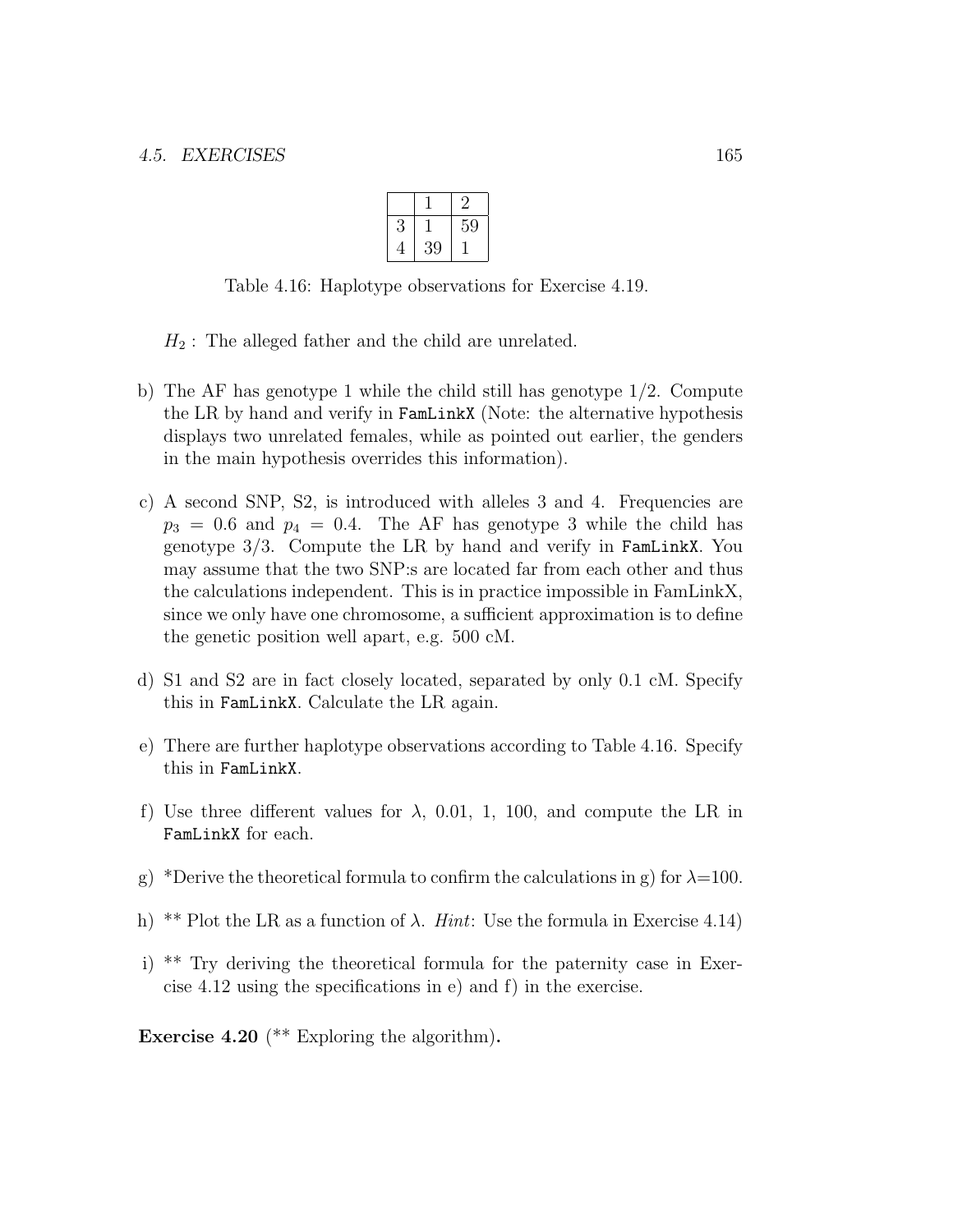The exercise will explore the algorithm implemented in FamLinkX. The paper by Kling et al [\[67\]](#page--1-3) provides further details that may be needed to solve some of the questions. We first introduce one genetic marker with alleles 12,13,14,15 and 16. Consider hypotheses

- $H_1$ : Two girls, F1 and F2, are maternal half siblings.
- $H_2$ : F1 and F2 are unrelated
- a) \* Given  $H_1$ , specify the founder alleles patterns, i.e., possible set of alleles for the founders, if the genotypes are  $12/13$  for F1 and  $12/15$  for F2. Assume mutation rates are zero. Hint: Plot the pedigree on a paper and specify the founders.
- b) \* Given  $H_1$ , specify the founder alleles patterns if the genotypes are  $12/13$ for F1 and 14/15 for F2. Now assume one-step mutations are possible.
- c) \* Set up the inheritance patterns, i.e. which are the meioses required to be accounted for?
- d)  $*$  Using the results in a) and c), compute the number of different combinations we have to consider. In other words, the number of founder allele patterns times the number of inheritance patterns.
- e) \*\* Now consider a second marker with the same data, i.e., the results in d) apply also for this marker. The two markers are linked such that for each combination for the second marker we also have to consider the different inheritance patterns in c). Using this information, compute the updated number of combination we have to consider for the second marker.
- f) \*\* We also need to account for linkage disequilibrium using founder allele patterns, i.e., for each combination at the second marker we have to consider all possible states at the first marker. Using this information, compute the updated number of combination we have to consider for the second marker.
- g) \*\* Finally, we consider a third marker, tightly linked with the second marker. Given that we have to consider linkage disequilibrium across all three markers what are the number of combinations we have to consider for the third marker? *Hint*: use that linkage only stretches one marker, i.e., given a specific inheritance state for the second marker, the third marker is independent of the different marker states at the first marker)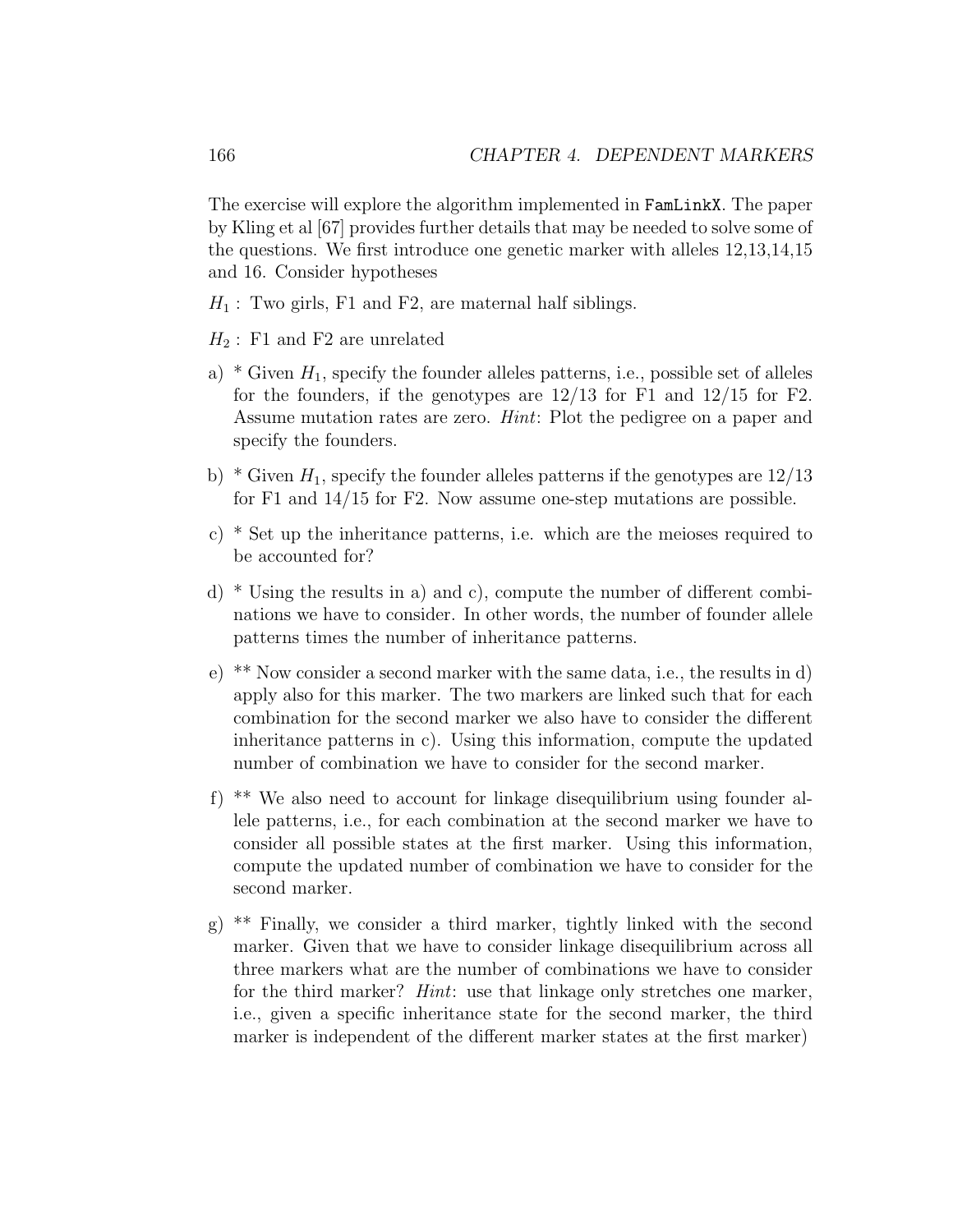h) \*\* Consider instead  $H_2$  and compute the number of combinations for the third marker. What effect does linkage have on the number of combinations we have to consider?

Exercise 4.21 (A case with mutation).

We will consider a case where we introduce a possible mutation. Consider two females, F1 and F2, with hypotheses about relationship given as

- $H_1$ : Maternal half siblings.
- $H_2$ : Paternal half siblings.

which is not distinguishable using autosomal markers.

- a) Import frequency data from the file **Exercise4\_21.sav**.
- b) Select maternal half siblings as the main hypothesis and select paternal half siblings as the alternative.
- c) Import genotype data from the file Exercise4 21.txt
- d) Compute the LR. Use the default  $\lambda = 1$ .
- e) Change the data for the first individual (F1) to 19/25.1 for the marker DXS10148.
- f) Compute the LR. Use default values for mutation parameters, i.e the simple model where each mutation is equally likely.
- g) Change the data for the first individual (F1) to 19/19 and compute the LR.
- h) Change the mutation model to Extended model with the Range parameter equal to 0.1 and the Rate 2 parameter equal to 0.000001.
- i) Compute the LR for the data as indicated in e) and g).
- j) \* Discuss the results and the importance of good models for mutations. Why is this decisive in the current case?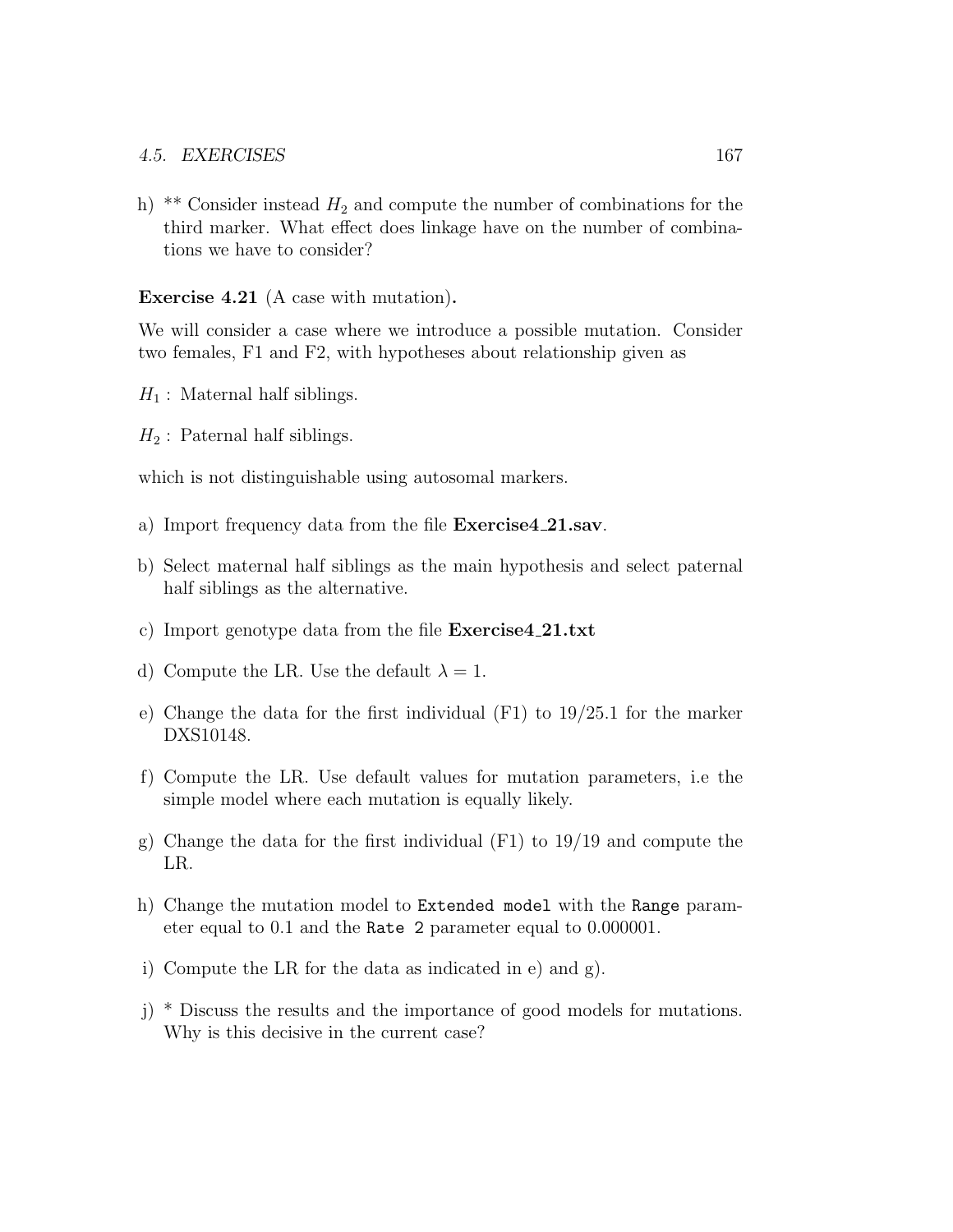Exercise 4.22 (\* Understanding complex parameters). We will now have a closer look at some parameters that may further affect the results in **FamLinkX**, the *Threshold* and *Step.* The former, here denoted  $t$ , is between 0 and 1 and specifies the minimum value required for the overall pedigree likelihood to be included in the calculations. In other words, this limit apply to the  $Pr(D_i | V_i, F_i)$  in Equation [4.9.](#page--1-4)

The latter parameter, here denoted s, is a non-negative integer, and specifies the number of steps we consider for founder alleles. For instance, in a case of paternal half sisters, we need to sum over the possible alleles for the common father, given by the shared alleles of the sisters. If we consider mutations, all alleles are possible, while we can use the Step parameter do define the number of steps away from the sisters' alleles that we wish to include in the summation. In reference to Equation [4.9,](#page--1-4) this limits the founder alleles space  $F_i$ .

We will use an example to illustrate the effect of tuning the different parameters, consider

- $H_1$ : Two females, F1 and F2, are paternal half sisters.
- $H_2$ : The two females are unrelated.
- a) Import frequency database from the file Exercise4 22.sav. The file contains a database for a Somali population [\[66\]](#page--1-5). The extended step wise mutation model is specified for all markers.
- b) Specify the hypotheses according to  $H_1$  and  $H_2$ . Import case data from the file Exercise 4.22.txt.
- c) Calculate the LR. Make sure  $\lambda$  is specified to 1.
- d) Explore the genotype data to find an explanation for the results.
- e) In the Advanced settings (File->Advanced), change the Threshold parameter for  $H_1$  to 0.00001 leaving \*\*\* other parameters unchanged? \*\*\* the *Step* parameter unchanged for both  $H_1$  and  $H_2$ . Save.
- f) Compute the LR
- g) Change the *Threshold* parameter for  $H_1$  to 0.0001. Compute the LR.
- h) \* What can be said about the effect of the threshold parameter?